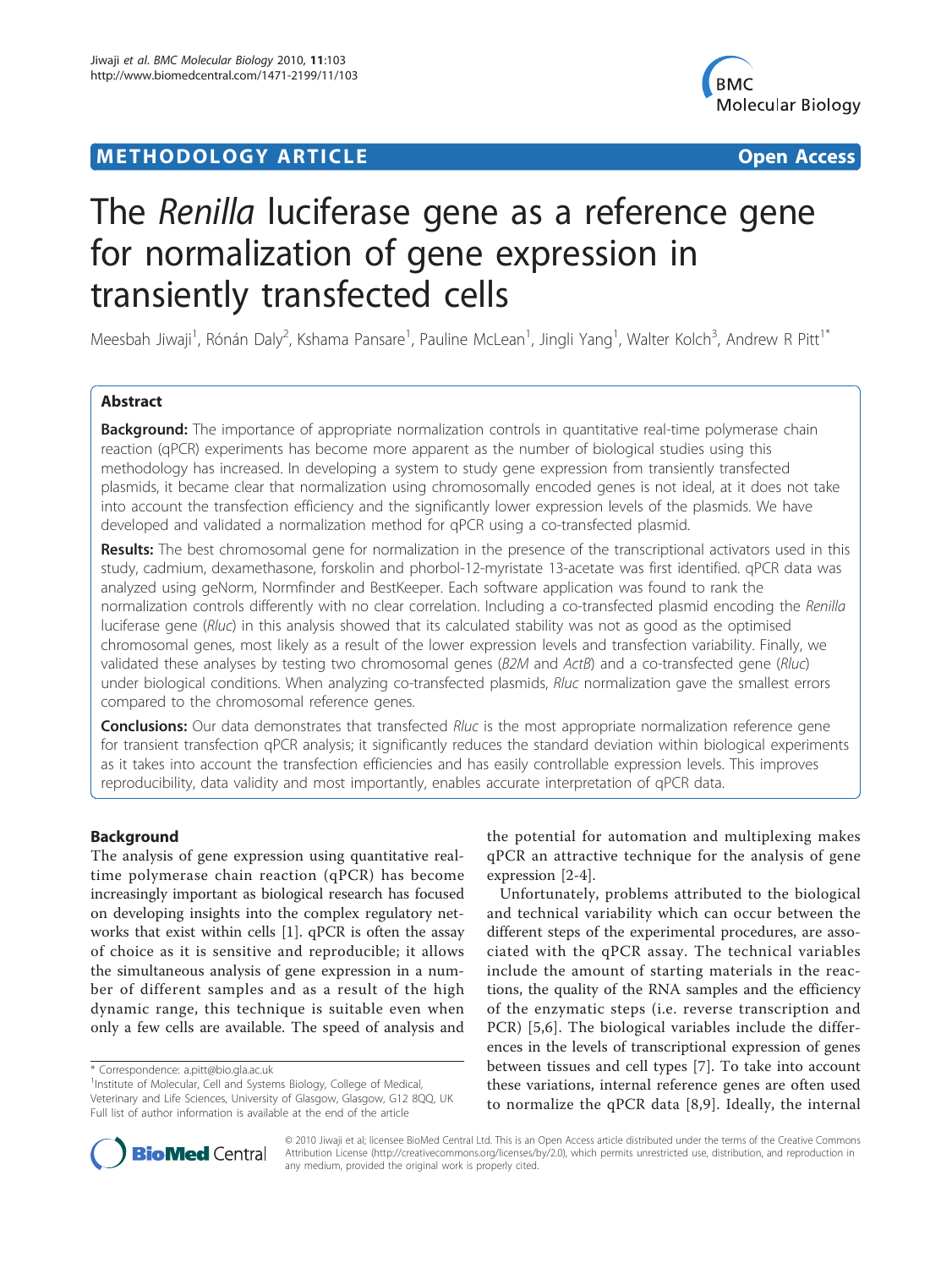reference gene should be expressed at levels comparable to the gene of interest and the levels of expression of the gene selected as the internal reference should not vary between the samples and treatments selected for analysis [[8](#page-10-0),[10\]](#page-10-0). The selection of the most appropriate internal reference gene serves to decrease the error both within the experiment and between biological experiments [[8](#page-10-0),[9,11](#page-10-0)]. In addition, it allows valid analyses of qPCR data to be conducted [[10\]](#page-10-0). This makes the selection of the internal reference an important factor in the design of a qPCR experiment. This becomes particularly important when the sequence targeted for analysis is being transiently transfected into cells; however validated methods for this type of experiment are not currently available.

In a living cell, it is unlikely that the transcription of any gene is resistant to changes in the cell cycle or in the levels of nutrients. It is therefore important that in the selection of the reference gene, the candidate genes should be regulated at a minimal level. A number of studies have shown that the classical internal reference genes, such as the glyceraldehyde-3-phosphate dehydrogenase gene (GAPDH), are not always the most suitable reference genes [[12](#page-10-0)], and that the levels of GAPDH mRNA fluctuate in the cell. This is understandable considering the many pathways in which this protein is involved, including endocytosis, translational control, export of nuclear tRNA, DNA replication and repair, apoptosis and glycolysis [[12](#page-10-0)]. GAPDH was originally selected as a normalization reference as the gene encoded a protein with a 'housekeeping' function. It was not until later that the role of GAPDH in the cell was more fully understood, and thus its potential unsuitability as an internal reference. It is, therefore, important that the design of a biological study includes the evaluation of potential internal reference genes, and that the most appropriate reference genes are selected. The availability of software applications such as geNorm, Normfinder and BestKeeper, that use statistical methods to select the most appropriate internal reference genes, make this task easier [[13](#page-10-0)-[15\]](#page-10-0).

Most of the traditional internal reference genes are chromosomal genes. The use of a chromosomal internal reference takes into account all the technical and biological variables that are present within the experiment bar one. None of the internal reference genes, as long as the gene was present on the chromosomal DNA, would take into account the variation in the transfection efficiency between samples that had been transiently transfected with plasmid DNA encoding a gene of interest. Also, choosing a genomically encoded gene with an appropriate expression level is challenging. We have adapted a technique often applied to the normalization of reporter enzyme activity to qPCR, and have demonstrated that using a co-transfected plasmid-encoded Renilla renifor*mis* luciferase gene  $(Rluc)$  as an internal reference is more appropriate for the normalization of qPCR data in transiently transfected systems.

#### Results and Discussion

We are developing a plasmid vector to study transcriptional activation derived from cis-acting regulatory elements of interest in transiently transfected mammalian cell lines. We planned to validate the putative cis-acting regulatory elements using a reporter enzyme system that could be adapted to allow a high-throughput analysis of the samples of interest. Traditional reporter enzyme assays usually use the activity of one reporter enzyme to normalize the activity of another enzyme of interest when two plasmids, each separately encoding one of the enzymes, have been transiently transfected into cells. One of the most common systems is the firefly luciferase-Renilla luciferase enzyme system, where the enzyme activity of Renilla luciferase (encoded by the control plasmid) is used to normalize the firefly luciferase enzyme activity (present on the experimental plasmid).

A complete workflow for the firefly luciferase-Renilla luciferase system from the plasmid constructs used to transfect the cells to the reporter enzyme assay system used to quantify the reporter enzyme activity has been commercially developed (Promega). This uses one of three control plasmid constructs with different promoters upstream of the Rluc gene [[16\]](#page-10-0). pRL-SV40, which encodes the early simian virus 40 (SV40) enhancer/promoter region, and pRL-CMV, which encodes the cytomegalovirus (CMV) immediate early enhancer/promoter region both provide high levels of Renilla luciferase enzyme expression. In contrast, pRL-TK encodes the weaker herpes simplex virus (HSV) thymidine kinase (TK) promoter, resulting in lower levels of Renilla luciferase enzyme expression.

For the studies described here the most appropriate system would have a promoter upstream of Renilla luciferase with relatively high expression levels such that a low concentration of the control plasmid could be used in the transient transfections. It would also be advantageous to use a promoter that did not encode transcription factor binding sequences. All three control plasmids provided as part of the commercial kit have their limitations. Breuning et al. [\[17\]](#page-10-0) and Svensson et al. [[18](#page-10-0)] reported that the CMV promoter was susceptible to up-regulation in mammalian cells under conditions of cell stress. This is not ideal since in cis-regulatory element studies it is likely that some of the treatments used to activate the *cis-regulatory elements will result in* cell stress. A number of reports have also highlighted that HSV TK promoter is susceptible to altered regulation under a range of experimental conditions [[19](#page-10-0)-[21](#page-10-0)].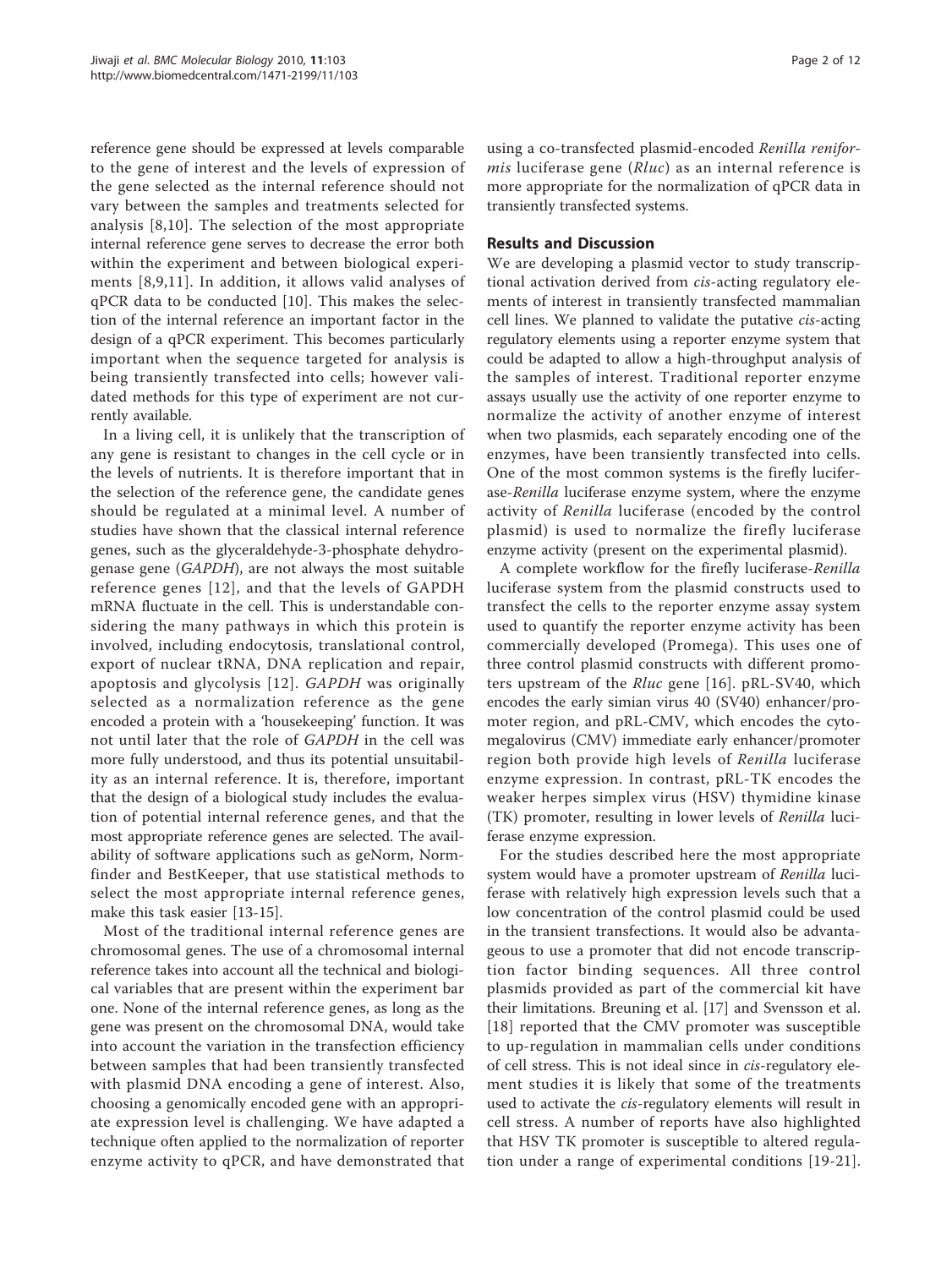Ho et al. [\[21\]](#page-10-0) performed a comparison between pRL-TK and pRL-SV40 and stated that of the two plasmids, pRL-SV40 was less susceptible to non-specific activation by the GATA transcription factor than pRL-TK. As this project aims to study cis-acting regulatory elements, we wanted to select the control plasmid that was least affected by undesired transcriptional regulation so we selected pRL-SV40 as the control plasmid.

To test pRL-SV40 (the control plasmid encoding Rluc), human embryonic kidney (HEK) 293 cells were transiently tranfected with an increasing concentration of pRL-SV40. Using a qPCR assay, expression of Rluc was normalized to the expression of ActB, a chromosomal gene that is often used as a reference control [[12](#page-10-0)]. As the DNA concentration of pRL-SV40 used to transfect the cells increased, increasing Rluc expression was detected (Figure 1) and optimal Rluc expression was detected when HEK293 cells were transfected with 100 ng of control plasmid DNA under the conditions being used. In these experiments, we needed to balance the concentration of the control plasmid used in the transfections with the level of Rluc expression. The lowest concentration of control plasmid DNA at which consistent levels of Rluc gene expression were obtained was with 50 ng of pRL-SV0 so this concentration of control plasmid DNA was used in subsequent experiments. It is interesting to note that the use of a transfected gene for normalization is

advantageous in that the levels of the transfected gene can easily be adjusted to be suitable for a broad range of target genes by altering the absolute amount of plasmid DNA in the transfection.

HEK293 cells were transiently tranfected with pRL-SV40 (50 ng) and an equivalent concentration of our reporter system plasmids pMN85 or pMN86. The concentration of pMN85/pMN86 was determined in an experiment similar to the one that was conducted for pRL-SV40 (data not shown). The control plasmid, pRL-SV40, is 3.7 kb in size compared to pMN85/pMN86, both of which are 5.1 kb in size. Yin et al. [\[22\]](#page-10-0) reported that there was an inverse correlation between the plasmid size and the transfection efficiency of that plasmid. As both the reporter system plasmids are of comparable size (pMN86 is 82 bp larger than pMN85), we determined that the transfection efficiencies between these plasmids would not be significantly different. In addition, despite the differences in the transfection efficiencies of the reporter system plasmids and the control plasmid, the transfection efficiencies of the respective plasmids should be comparable between samples allowing us to normalize the data derived from the reporter system plasmids to that of pRL-SV40, the control plasmid.

Plasmid pMN85 is the control vector which encodes the thymidine kinase promoter  $(P_{TK})$  upstream of the firefly (*Photinus pyralis*) luciferase gene (*Fluc*).



concentration of 0.2 μg.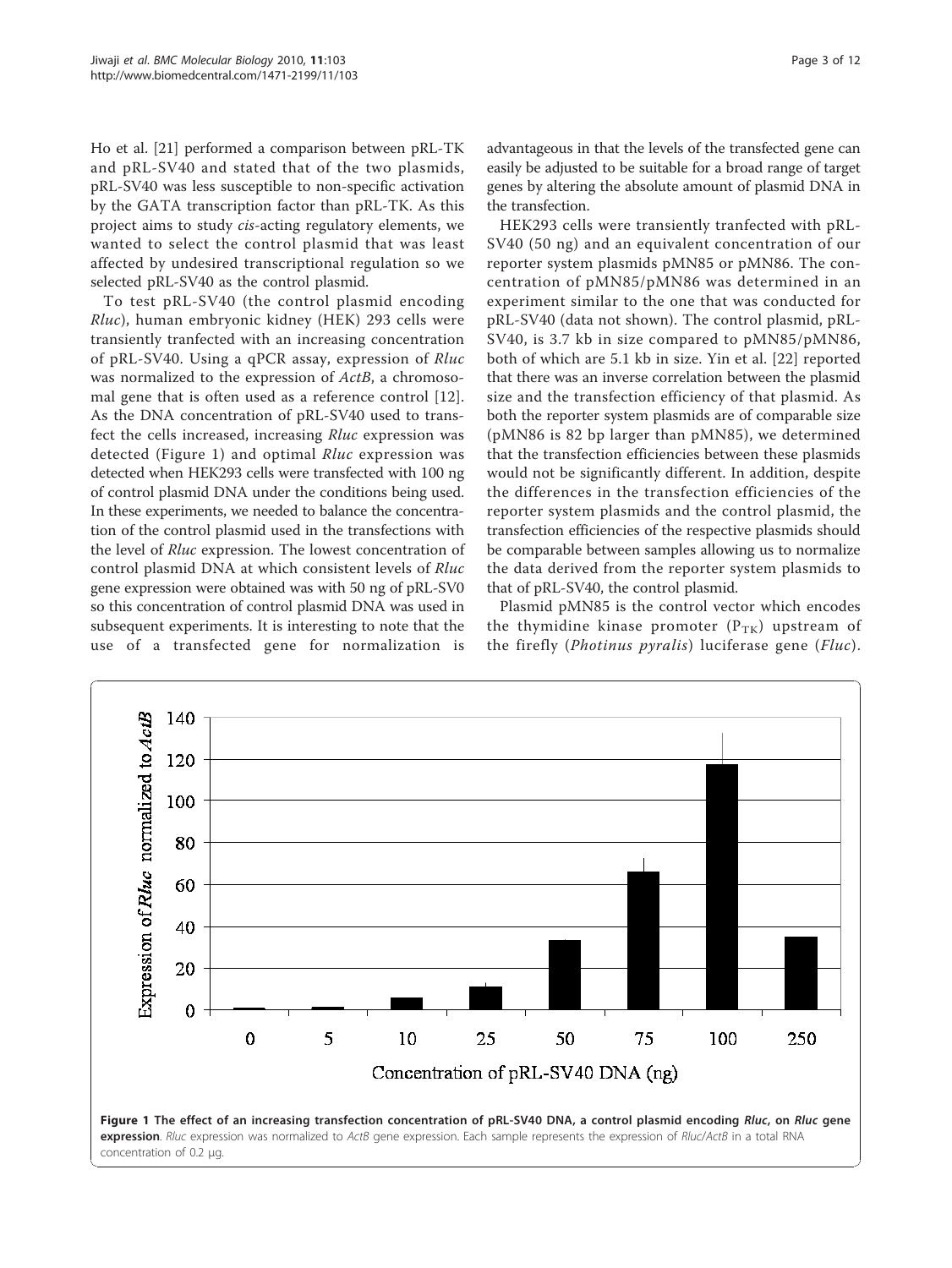<span id="page-3-0"></span>In pMN86, a putative metal responsive element (MRE) is also present upstream of the  $P_{TK}$  (Figure 2). Using the dual luciferase reporter assay system (Promega), we confirmed that the putative MRE conferred high cadmium (Cd) inducibility to the  $P_{TK}$  in transiently transfected HEK293 cells (Table 1; pMN86 (MRE- $P_{TK}$ -Fluc) vs. pMN85 ( $P_{TK}$ -*Fluc*)).

In order to quantify the transcriptional activity of the induction of the Cd responsive MRE sequence using qPCR, we needed to find an appropriate normalization reference for these experiments. We planned to test the induction of cis-acting regulatory elements in the presence of a variety of compounds including metals (i.e. Cd), steroids (i.e. dexamethasone), cAMP activators (i.e. forskolin) and activators of protein kinase C (i.e. phorbol-12-myristate 13-acetate (TPA)). Hence, the reference gene selected as a normalization control had to be stably expressed and unaffected by these inducers.

Traditionally, a chromosomal gene is selected as a reference gene for normalization. To this end, we tested a panel of 11 chromosomal genes as internal controls for

Table 1 Cd-dependent induction of MRE-directed expression of the firefly luciferase reporter enzyme activity

|                                     | Normalized Fold Induction |
|-------------------------------------|---------------------------|
| $pMN85$ ( $P_{TK}$ -Fluc)           | $1.00 + 0.00$             |
| $pMNS6$ (MRE-P <sub>TK</sub> -Fluc) | $212.77 + 8.92$           |

The firefly and Renilla luciferase enzyme assays were conducted using the dual luciferase reporter assay system (Promega). The firefly luciferase enzyme activity was normalized to Renilla luciferase enzyme activity.

qPCR normalization using polymerase chain reaction (PCR) primers and fluorescent probes provided in the geNorm Housekeeping Selection Kit (PrimerDesign Ltd). The panel included the genes for 18S rRNA (18S), betaactin (ActB), ATP synthase (Atp5B), beta-2-microglobulin  $(B2M)$ , cytochrome c-1  $(Cyc1)$ , isoform 2 of the eukaryotic translation initiation factor 4A (Eif4A2), GAPDH, ribosomal protein L13a (RPL13A), subunit A of the succinate dehydrogenase complex (SDHA), DNA topoisomerase I (TOP1) and the zeta polypeptide of the tyrosine-3 monooxygenase/tryptophan-5-monooxygenase activation

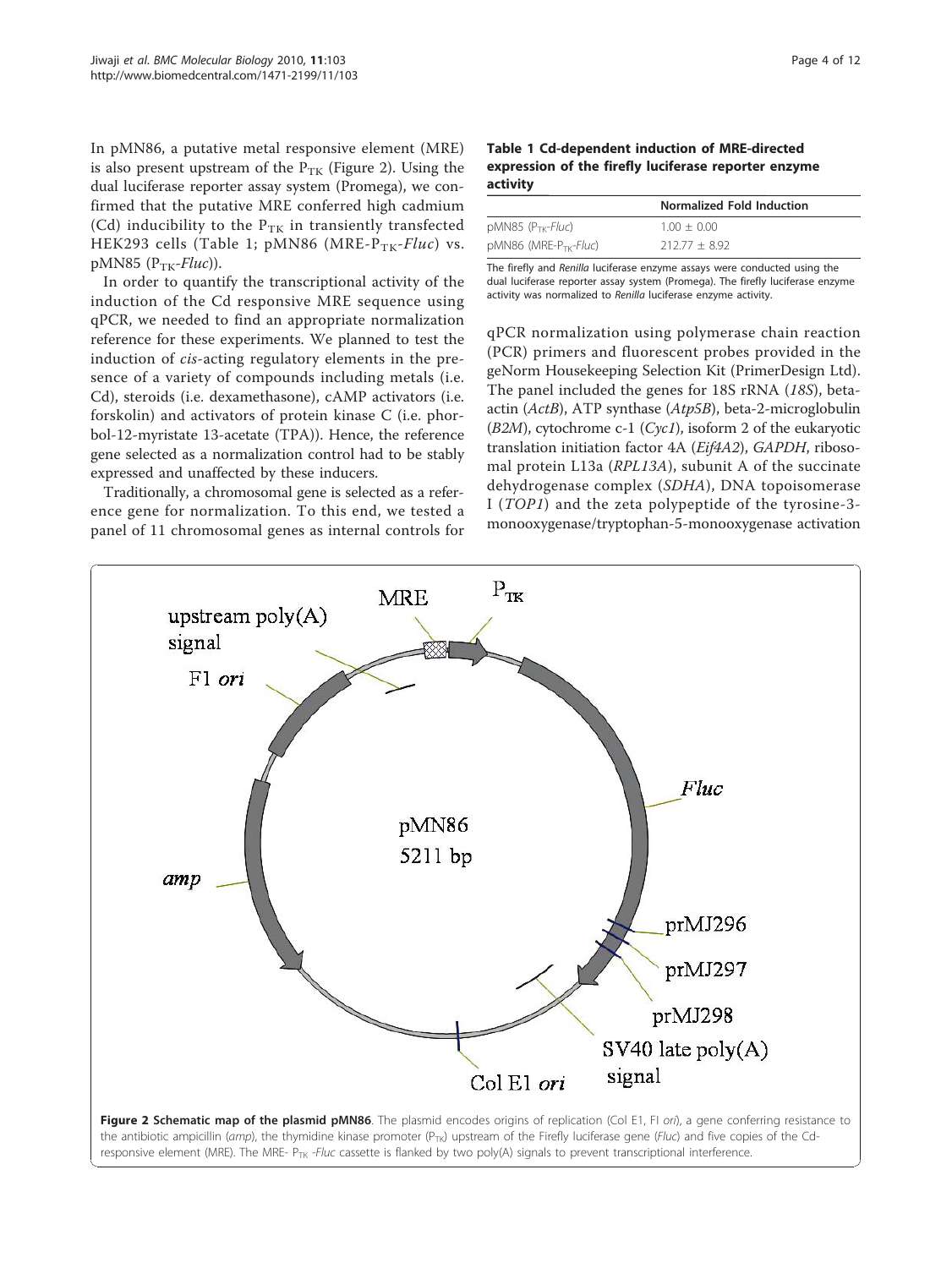protein (YWHAZ). The expression of these 11 chromosomal genes was measured in HEK293 cells that had been co-transfected with pMN85 or pMN86 and pRL-SV40 in the absence and presence of Cd, dexamethasone, forskolin and TPA. The data was compared using three software applications; geNorm, Normfinder and BestKeeper (websites are shown in the Methods section).

GeNorm, a Visual Basic Application for Microsoft Excel, determines the expression stability of a potential reference gene by assigning each gene in a set of candidate reference genes an M value [[13\]](#page-10-0). This M value is the mean pair-wise variation between any two genes in the data set being analyzed, one designated as the candidate gene and the other as the candidate reference gene. The gene with the highest M value is then removed, and the stability measure of the remaining genes recalculated. As the calculation of M value requires two genes, the calculation proceeds until the two best normalization reference genes, with the lowest M value, remain in the analysis. As the expression profiles of the genes in the data set are compared to each other, the quality of the 'best' reference gene is dependent on the other genes that are selected for analysis, such that the geNorm ranking is reliable only if most of the genes selected as candidate reference genes are stably expressed and that the candidate reference genes are not co-regulated. To analyze our data with geNorm, the quantification cycle (Cq) values generated in the qPCR experiments were converted to relative levels of expression using the method described by Livak and Schmittgen [[23\]](#page-10-0) and Vandesompele et al. [\[13\]](#page-10-0), such that the lowest Cq value was set to 1 and all the other levels of expression for that gene were related to the lowest Cq value by the delta Ct method. These delta Cq values were then used to calculate the M values. geNorm analysis of the qPCR data for the 11 chromosomal reference genes (Table [2\)](#page-5-0), indicated that the least suitable chromosomal reference gene was SDHA (M = 2.77) and the most stable were  $B2M$  and  $YWHAZ$  (M = 0.10).

Normfinder is also a Visual Basic Application and it too assigns a stability value to the candidate reference genes. In contrast to geNorm, Normfinder uses a model-based approach to provide a value for the two most stable reference genes with the least intra- and inter-group variation [[15](#page-10-0)]. The robustness of the Normfinder approach for the selection of reference genes for normalization was demonstrated by Andersen et al. [\[15](#page-10-0)]. As for the geNorm analysis, the experimental Cq values were converted to a linear scale of expression using the delta Ct method. This data loaded into Normfinder in two ways- (1) with the data separated into groups corresponding to treatment with the different activators, and (2) with all the treatment groups combined. In Normfinder, stability is expressed as a stability value in arbitrary

units. Analysis of our data (Table [2](#page-5-0)) indicated that the RPL13A chromosomal gene was the most stable (stability value =  $0.195 \pm 3.090$ ) and that again SDHA was the least stable gene (stability value =  $31.894 \pm 10.087$ ).

BestKeeper is an Excel-based tool that calculates the variability in the expression of the pool of reference genes by analyzing the Cq values directly and defining variability by the standard deviation (SD) and coefficient of variance (CV) [[14\]](#page-10-0). All genes with SD values of greater than 1 are considered to be unsuitable reference genes. The gene with the lowest SD is considered to be the most suitable reference gene. BestKeeper then performs a comparative analysis based on the pair-wise correlations of the all the candidate reference genes to each other and generates a BestKeeper index. The comparison of this BestKeeper index to each candidate reference gene, using pair-wise correlation analyses, results in each candidate reference gene being assigned a value for the Pearson correlation coefficient (r) and the probability (p). The most suitable reference gene is that with an r value closest to 1.0, with the p value providing an indication of the significance of the r value. The most unstable gene in the two previous analyses, SDHA, was not included in the BestKeeper analysis. The BestKeeper analysis (Table [2](#page-5-0)) of the potential reference genes highlighted B2M, Eif4A2 and RPL13A as being the most suitable normalization reference genes ( $r = 0.974$ ,  $p = 0.001$ ) and  $TOP1$  as the least suitable ( $r = 0.704$ ,  $p = 0.119$ ).

When the results of the geNorm, Normfinder and BestKeeper analyses were summarized, the most stable reference genes were B2M and RPL13A, as they were ranked as the most stable genes by two of the three software applications (Table [2\)](#page-5-0). ActB is a chromosomal gene that is often used as a reference control. In fact, Suzuki et al. [\[12](#page-10-0)] report that *ActB* was one of the most popular reference controls, second only to GAPDH, being used in 32% of the cases examined. For these reasons, we selected B2M and ActB as reference controls in further analyses. To compare Rluc on a transfected plasmid to the selected chromosomal reference genes (B2M and ActB) directly, the experimental Cq data for Rluc was incorporated into the geNorm, Normfinder and BestKeeper analysis (Table [3](#page-5-0)).

The stability values for Rluc were generally lower than for the chromosomal genes (0.63 (geNorm), 1.236 (Normfinder) and 0.694 (BestKeeper), as might be expected, since this reflects both the problem of variable transfection efficiency, and the lower levels of expression, meaning that more rounds of PCR are needed, accentuating any variable transfection efficiencies. However, the scores were still better than some, and close to the majority, of the generally used chromosomal genes, suggesting that this could still be considered as a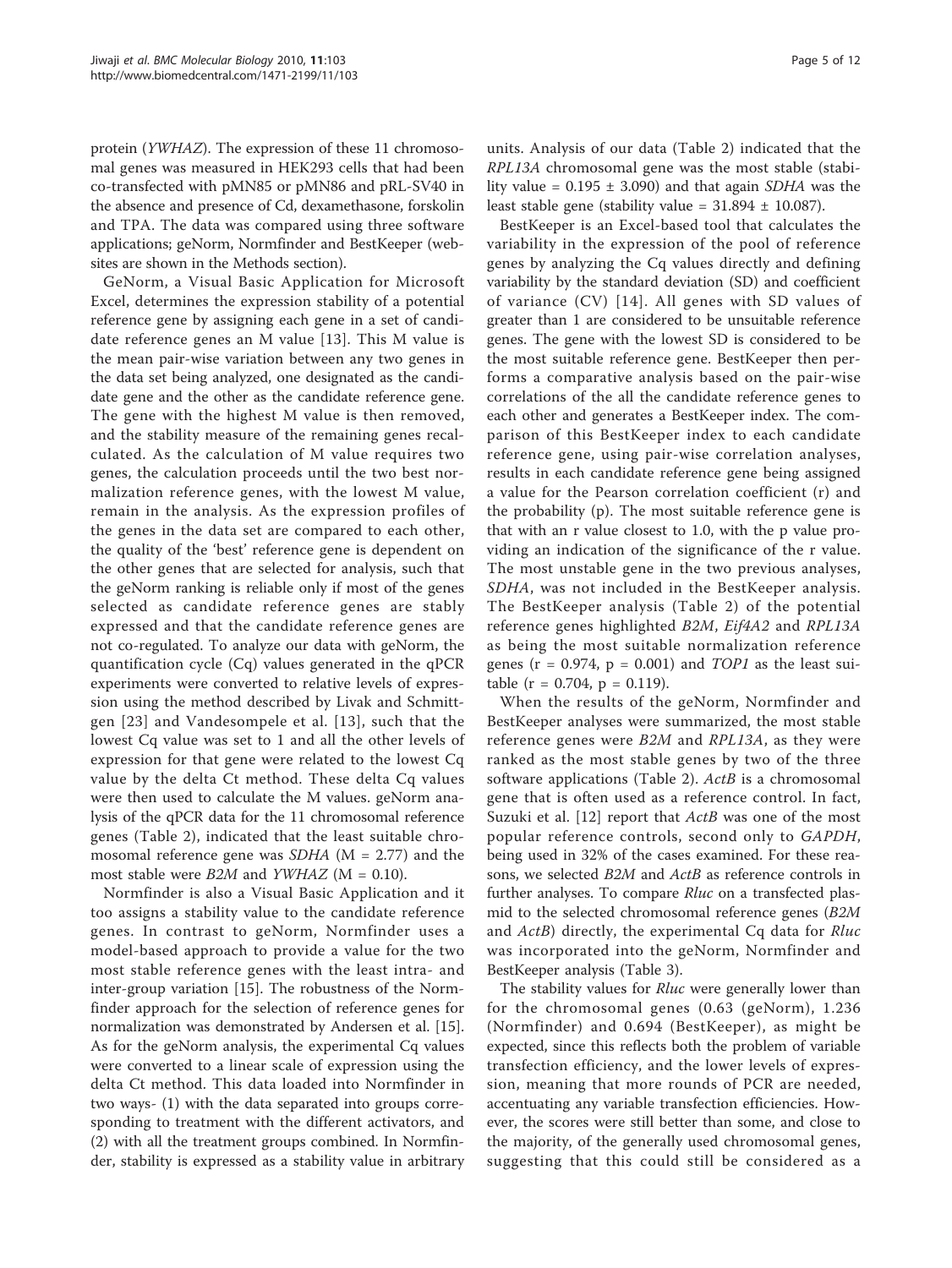|                  |                   | qeNorm          |                        | Normfinder            |         |       | <b>BestKeeper</b> |         |  |
|------------------|-------------------|-----------------|------------------------|-----------------------|---------|-------|-------------------|---------|--|
|                  |                   | M value Ranking | <b>Stability value</b> | <b>Standard error</b> | Ranking | [r]   | p-value           | Ranking |  |
| 18S              | $0.13 \quad 3$    |                 | 1.425                  | 1.540                 | 8       | 0.958 | 0.003             | 6       |  |
| ActB             | $0.30$ 10         |                 | 0.344                  | 2.113                 | 4       | 0.914 | 0.011             | 8       |  |
| Atp5B            | $0.22 \quad 7$    |                 | 0.255                  | 2.539                 | 3       | 0.973 | 0.001             | 4       |  |
| B <sub>2</sub> M | $0.10 \t1/2$      |                 | 1.449                  | 1.541                 | 9       | 0.974 | 0.001             | 1/2/3   |  |
| Cyc1             | $0.16$ 4          |                 | 1.126                  | 1.543                 | 6       | 0.933 | 0.007             | 7       |  |
| Eif4A2           | $0.24$ 8          |                 | 0.204                  | 2.981                 | 2       | 0.974 | 0.001             | 1/2/3   |  |
| <b>GAPDH</b>     | 0.206             |                 | 0.444                  | 1.872                 | 5       | 0.881 | 0.020             | 9       |  |
| RPL13A           | 0.19 <sub>5</sub> |                 | 0.195                  | 3.090                 | 1       | 0.974 | 0.001             | 1/2/3   |  |
| <b>SDHA</b>      | $2.77$ 11         |                 | 31.894                 | 10.087                | 11      | nd    | nd                | nd      |  |
| TOP <sub>1</sub> | $0.27$ 9          |                 | 2.002                  | 1.580                 | 10      | 0.704 | 0.119             | 10      |  |
| YWHAZ            | $0.10$ $1/2$      |                 | .225                   | 1.539                 | 7       | 0.959 | 0.002             | 5       |  |

<span id="page-5-0"></span>Table 2 Ranking of chromosomal reference genes based on geNorm, Normfinder and BestKeeper analyses

Highlighted regions represent the best ranked gene in the analysis. Abbreviations: nd- not determined; M value- geNorm measure of expression stability, [r]- BestKeeper coefficient of correlation, p-value- BestKeeper probability value.

candidate system for normalization [[24-26\]](#page-10-0). According to the geNorm manual [\[http://medgen.ugent.be/~jvde](http://medgen.ugent.be/~jvdesomp/genorm/geNorm_manual.pdf)[somp/genorm/geNorm\\_manual.pdf\]](http://medgen.ugent.be/~jvdesomp/genorm/geNorm_manual.pdf), genes with M≥1.5 are deemed unsuitable as reference genes. Based on this cut-off point, Rluc is not excluded as a suitable reference gene. Unfortunately, neither Andersen et al. [[15](#page-10-0)] nor Pfaffl et al. [[14](#page-10-0)] have reported guidelines on the range of acceptable stability values for the output of the Normfinder or BestKeeper applications, respectively [[14,15\]](#page-10-0). This makes it difficult to determine the suitability of Rluc as a normalization control based on the values of the output of the Normfinder and BestKeeper applications. The output of all three bioinformatic analyses indicated that Rluc was not the most suitable gene for use as a reference control.

To evaluate the data from the geNorm, Normfinder and BestKeeper analyses for its biological validity, Rluc was compared to two chromosomal genes (B2M and ActB) for its expression stability as a reference gene for normalization of a transfected plasmid expressing Fluc. qPCR was conducted on cDNA samples generated from HEK293 cells transfected with pMN85 ( $P_{TK}$ -*Fluc*) or pMN86 (MRE- $P_{TK}$ -*Fluc*) and pRL-SV40 (*Rluc*). The Cq values obtained for the chromosomal internal controls B2M and ActB were between 19 and 20 cycles, which were significantly lower than the Cq obtained for Rluc and for the target sequence, *Fluc*, which showed average Cq values of between 27 and 28 cycles (Table [4](#page-6-0)).

The Cq values were converted to number of copies with standard curves generated using known DNA concentrations of the respective linear DNA that encoded Fluc, Rluc,  $B2M$  or  $ActB$  in qPCR reactions. The average numbers of copies of B2M and ActB in the cDNA reactions in this experiment were 1500-fold and 2700-fold higher than the average number of copies of Rluc (Figure [3\)](#page-6-0). In contrast, the average number of copies of Fluc (under both control and induced conditions) was 30 fold higher than the average number of copies of Rluc. This highlighted the first problem associated with the selection of a chromosomal gene as an internal reference for the normalization of qPCR data from cells that had been transiently transfected with sequences of interest. The levels of expression of the chromosomal genes were much higher than the levels of the genes that were transiently transfected into cells. Problems associated with using highly expressed chromosomal genes as reference controls have been noted before, for example by Frost and Nilsen [[27\]](#page-10-0). In addition, it has been noted that the use of reference and target genes with highly variable levels of expression would increase the noise within the assay system potentially resulting in a reduced sensitivity [[8](#page-10-0),[10\]](#page-10-0). These dissimilar levels of

Table 3 Comparison of the ranking of B2M and ActB, the selected chromosomal reference genes, and Rluc, present on a transiently co-transfected plasmid, based on geNorm, Normfinder and BestKeeper analyses

|                  |                   | geNorm          |                        | <b>Normfinder</b> |         |       | <b>BestKeeper</b> |         |
|------------------|-------------------|-----------------|------------------------|-------------------|---------|-------|-------------------|---------|
|                  |                   | M value Ranking | <b>Stability value</b> | Standard error    | Ranking | [r]   | p-value           | Ranking |
| ActB             | $0.44$ $1/2$      |                 | .342                   | 0.515             |         | 0.931 | 0.001             |         |
| B <sub>2</sub> M | $0.44$ $1/2$      |                 | 0.432                  | 0.955             |         | 0.985 | 0.007             |         |
| Rluc             | 0.63 <sup>3</sup> |                 | .236                   | 0.507             |         | 0.694 | 0.001             |         |

Highlighted regions represent the best ranked gene in the analysis. Abbreviations: nd- not determined; M value- geNorm measure of expression stability, [r]- BestKeeper coefficient of correlation, p-value- BestKeeper probability value.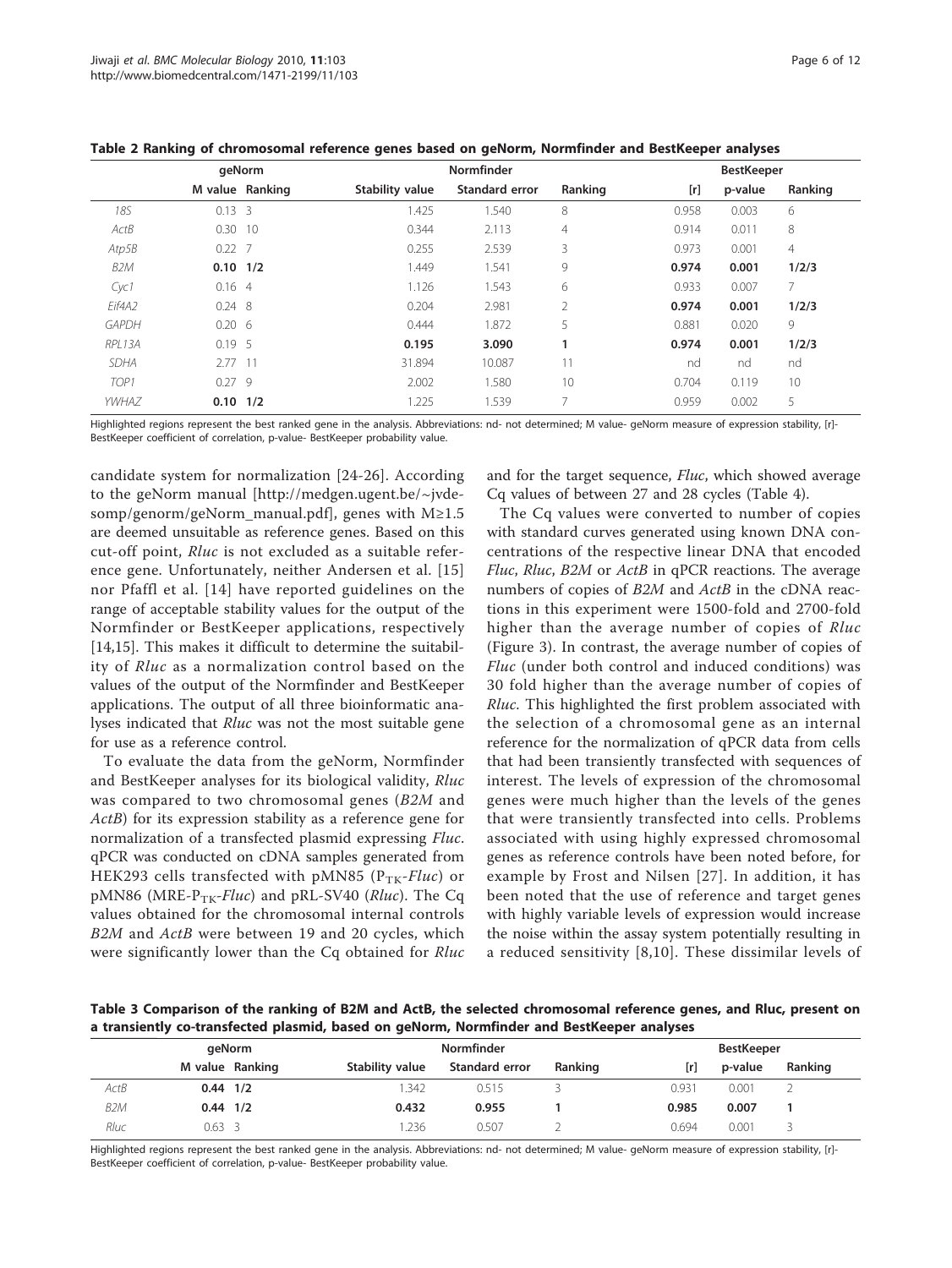<span id="page-6-0"></span>Table 4 Cq values obtained for Fluc, Rluc, B2M and ActB in qPCR reactions

|                                                                                       | Gene |      |     |      |  |  |
|---------------------------------------------------------------------------------------|------|------|-----|------|--|--|
|                                                                                       | Fluc | Rluc | B2M | ActB |  |  |
| Cq value $\pm$ SD 27.12 $\pm$ 2.76 27.98 $\pm$ 0.44 19.92 $\pm$ 0.42 19.08 $\pm$ 0.52 |      |      |     |      |  |  |
|                                                                                       |      |      |     |      |  |  |

Abbreviations: Cq- quantification cycle, SD- standard deviation.

expression were made more apparent when the number of copies of Fluc was normalized to the internal reference genes as the ratios for normalized copies for Fluc/ B2M and Fluc/ActB were very small compared to the ratio of Fluc/Rluc (Table [5](#page-7-0)).

The system was then tested for measuring changes in transcription levels. Following induction of the MREdirected transcription of *Fluc* in the presence of Cd and normalization against the internal chromosomal reference genes B2M and ActB, a 71-fold and 75-fold change in Fluc expression was calculated respectively (Table [6\)](#page-7-0). In contrast, when Fluc was normalized to co-transfected Rluc, a lower 61-fold induction was calculated (Table [6\)](#page-7-0). While the levels of fold induction of the Cd-responsive promoter-directed transcription of Fluc were not statistically different regardless of which gene was used as a normalization control, the levels of fold induction using the chromosomal genes as standards were consistently higher than when Rluc was used as the normalization control. More importantly, when the Fluc was normalized to B2M and ActB, the error in the measurement, expressed as standard deviation, increased considerably to 23% and 35% of the total fold induction respectively compared to normalization to Rluc, where the standard deviation was 16% (Table [6\)](#page-7-0). This is supported by the statistical analysis of the data which demonstrated that the calculated intervals for the fold induction and the standard deviation were smaller and less variable when *Fluc* was normalized to Rluc as opposed to  $B2M$  or  $ActB$  (Table [7\)](#page-7-0). This dramatic decrease in the standard deviation is most likely because, in addition to accounting for the quantity of RNA present in the starting material, the quality of the RNA and the efficiency of the enzymatic reactions during the experimental process, normalization of Fluc to Rluc also took into account the differences in the transfection efficiencies within the experiment.

## **Conclusions**

A good control for normalization in qPCR experiments should be stably expressed at levels similar to those of the genes of interest, and should take into account all factors that could affect expression levels in the experiment, including transfection efficiency. While we observed that the chromosomal internal control genes B2M and ActB were more stably expressed than transfected Rluc under the experimental conditions, the levels of expression of B2M and ActB were much higher than those of genes transiently transfected into the cell.



pMN86 and pRL-SV40. The average numbers of copies represent those present in mRNA isolated from 0.2 μg of total RNA.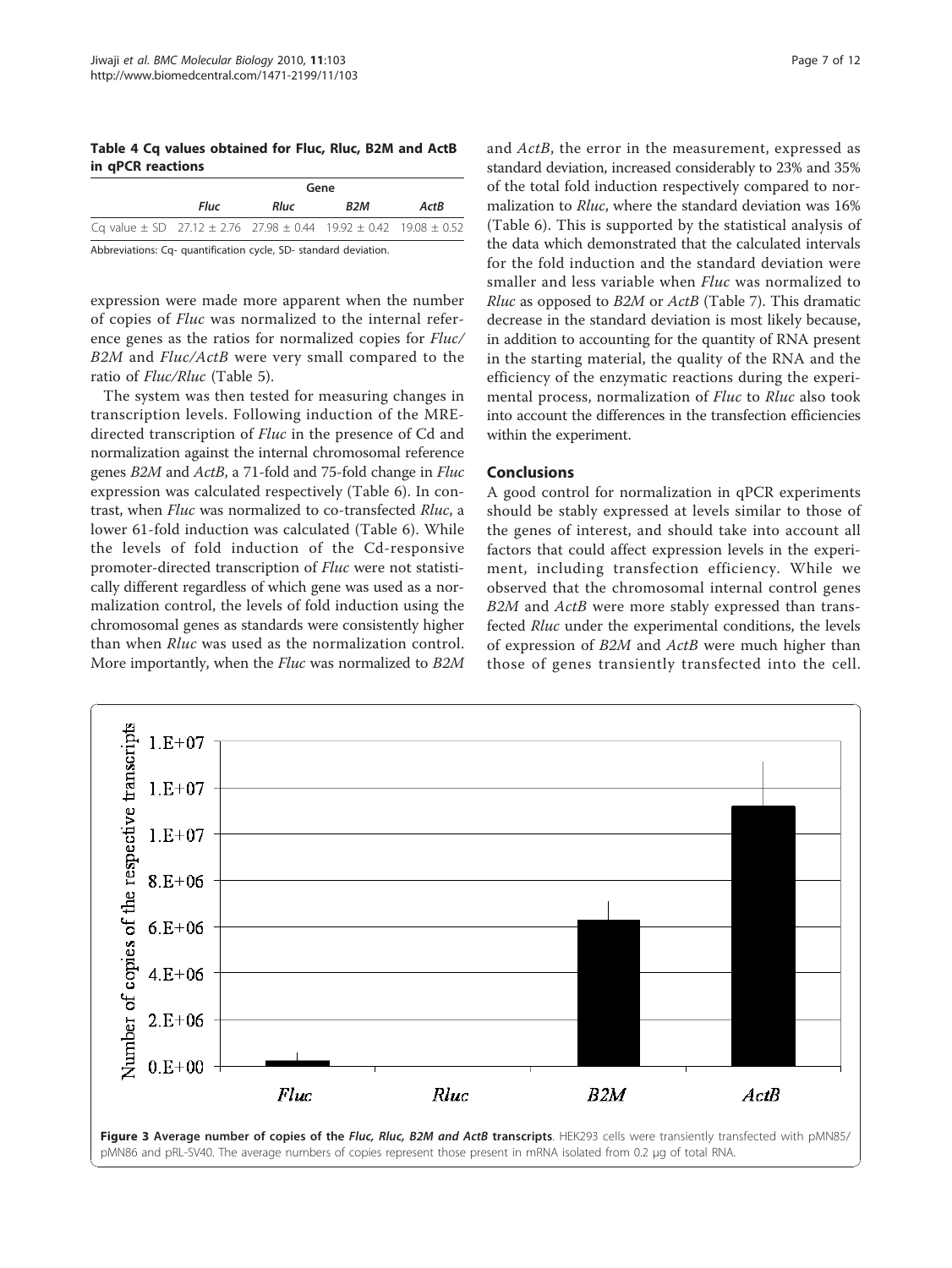| Page 8 of 12 |  |  |  |
|--------------|--|--|--|
|--------------|--|--|--|

|       |           | <b>Fluc/Rluc</b>           |           | <b>Fluc/B2M</b>                        |           | <b>Fluc/ActB</b>                                         |             |
|-------|-----------|----------------------------|-----------|----------------------------------------|-----------|----------------------------------------------------------|-------------|
|       |           | Normalized copies $\pm$ SD |           | Normalized copies $(x 10^{-3}) \pm SD$ |           | Normalized copies ( $\times$ 10 <sup>-3</sup> ) $\pm$ SD |             |
| pMN85 | Untreated |                            | 3.91 0.53 |                                        | 2.73 0.34 |                                                          | 1.41 0.23   |
|       | $+cd$     |                            | 5.11 1.00 |                                        | 2.85 0.46 |                                                          | 1.86 0.25   |
| pMN86 | Untreated |                            | 3.50 0.51 |                                        | 2.22 0.43 |                                                          | 1.22 0.31   |
|       | $+cd$     | 211.35 19.46               |           | 155.77 29.88                           |           |                                                          | 86.30 12.42 |

<span id="page-7-0"></span>Table 5 Copies of Fluc normalized to the copies of the reference genes Rluc, B2M and ActB

The number of copies of the genes (Fluc/Rluc/B2M/ActB) was calculated using standard curves generated as described in the Methods. The normalized copy numbers for *Fluc/B2M* and *Fluc/ActB* were multiplied by a factor of  $(1 \times 10^3)$  to allow the comparison of the ratio of *Fluc* normalized to the chromosomal<br>reference genes (*B2M* and *ActB*) to the ratio of *Fluc* nor reference genes (B2M and ActB) to the ratio of Fluc normalized to the transiently co-transfected gene (Rluc). Abbreviations: SD- standard deviation.

The Rluc gene was expressed at levels similar to the gene of interest and was demonstrated by a number of biological analyses to be the most appropriate control, ensuring that differences in the transfection efficiencies between the samples were taken into account, thus significantly improving the reproducibility and the validity of the qPCR experiments.

## Methods

#### General Culture Conditions

Escherichia coli DH5 $\alpha$  cells [\[28](#page-10-0)] were used for the construction, screening and propagation of plasmid constructs. E. coli DH5a cells were cultured in lysogeny broth (LB) or on LB agar containing 100 μg/mL ampicillin as described by Sezonov et al. [[29](#page-10-0)]. HEK293 cells (LGC Standards, Middlesex, UK; ATCC Number CRL-1573) [[30\]](#page-10-0) were maintained in Dulbecco's Modified Eagle Medium (DMEM, Invitrogen Ltd, Paisley, UK; 41966-029) supplemented with 4 mM L-glutamine (Sigma-Aldrich, Dorset, UK; G7513) and 10% foetal bovine serum (FBS; Biosera, East Sussex, UK; S1810/ 500) at 37°C in an atmosphere that contained 5%  $CO<sub>2</sub>$ as per the supplier's propagation instructions.

#### Chromosomal reference genes

The geNorm Housekeeping Gene Selection Kit (Primer-Design Ltd, Southampton, UK; ge-PP-12-hu) was used as the panel of chromosomal reference genes. It included forward primers, Fluorescein (FAM)-labelled fluorescent probes and reverse primers for the chromosomal genes for

Table 6 Induction of Fluc expression in the presence of Cd

|       |                 | <b>Fold induction</b>                                             |                              |
|-------|-----------------|-------------------------------------------------------------------|------------------------------|
|       | SD)             | Fluc/Rluc $\pm$ SD (% Fluc/B2M $\pm$ SD (%)<br>SD)                | $Fluc/ActB \pm SD$ (%<br>SD) |
| pMN85 | $1.34 \pm 0.42$ | $1.07 + 0.27$                                                     | $1.35 + 0.28$                |
|       |                 | pMN86 61.42 ± 10.12 (16%) 71.38 ± 16.24 (23%) 74.92 ± 25.80 (35%) |                              |

The normalized copy number of the Cd-treated samples was compared to the normalized copy number of the untreated samples for pMN85 ( $P_{TK}$ -Fluc) and pMN86 (MRE-P<sub>TK</sub>-Fluc) providing values for the fold induction of the Cddirected Fluc expression for each of the reference genes (Rluc, B2M and ActB). Abbreviations: SD- standard deviation.

18S, ActB, Atp5B, B2M, Cyc1, Eif4A2, GAPDH, RPL13A, SDHA, TOP1 and YWHAZ.

#### Description of plasmids pMN85 and pMN86

Plasmid pMN85 was derived from pGL3 Basic (Promega Corporation, Madison, WI, USA; E1751). DNA encoding (1) a multiple cloning cassette into which transcription factor binding sites could be inserted for analysis and (2) a  $P_{TK}$  was inserted between the *Kpn* I and *Hind* III restriction enzyme sites upstream of *Fluc* in pGL3 generating pMN85. In pMN86 (Figure [2](#page-3-0)), five copies of a nucleotide sequence sensitive to induction in the presence of Cd (MRE; CGG GTG CGC CCG GCC CGA) were inserted between the Eco RI and Eco RV restriction enzyme sites upstream of  $P_{TK}$ .

#### Transfection of HEK293 cells

Plasmid DNA was prepared using the PureYield Plasmid Midiprep System (Promega Corporation, Madison, WI, USA; A2495).  $1 \times 10^6$  HEK293 cells and, unless otherwise stated, a total of 100 ng DNA (50 ng pRL-SV40 (Promega Corporation, Madison, WI, USA; E2231) and 50 ng of either pMN85 or pMN86) was used in each transfection. HEK293 cells were transfected using Genejuice (Novagen supplied by Merck Chemicals Ltd, Nottingham, UK; 70967-6) as recommended by the manufacturers instructions. Transfected HEK293 cells were incubated for 24 hours and subsequently induced with 12.5  $\mu$ M CdCl<sub>2</sub> (Sigma-Aldrich, Dorset, UK; 439800), 2.5 μM dexamethasone (Sigma-Aldrich, Dorset, UK; D8893), 25 μM forskolin (Sigma-Aldrich, Dorset, UK; F6886) or 0.25 μM TPA (Sigma-Aldrich,

|                |  |  | Table 7 Credible Intervals for Fluc expression in the |  |
|----------------|--|--|-------------------------------------------------------|--|
| presence of Cd |  |  |                                                       |  |

|                     | 95% Credible intervals for fold induction |                 |                  |  |  |
|---------------------|-------------------------------------------|-----------------|------------------|--|--|
|                     | <b>Fluc/Rluc</b>                          | <b>Fluc/B2M</b> | <b>Fluc/ActB</b> |  |  |
| Mean fold induction | (53.11.77.52)                             | (58.92. 106.48) | (59.98, 121.00)  |  |  |
| Standard deviation  | (9.19, 34.85)                             | (16.30, 74.62)  | (18.60, 105.60)  |  |  |

The data were modelled using a lognormal distribution and uninformative priors. Random samples from the posterior were drawn and 95% credible intervals were calculated for both the mean fold induction and standard deviation.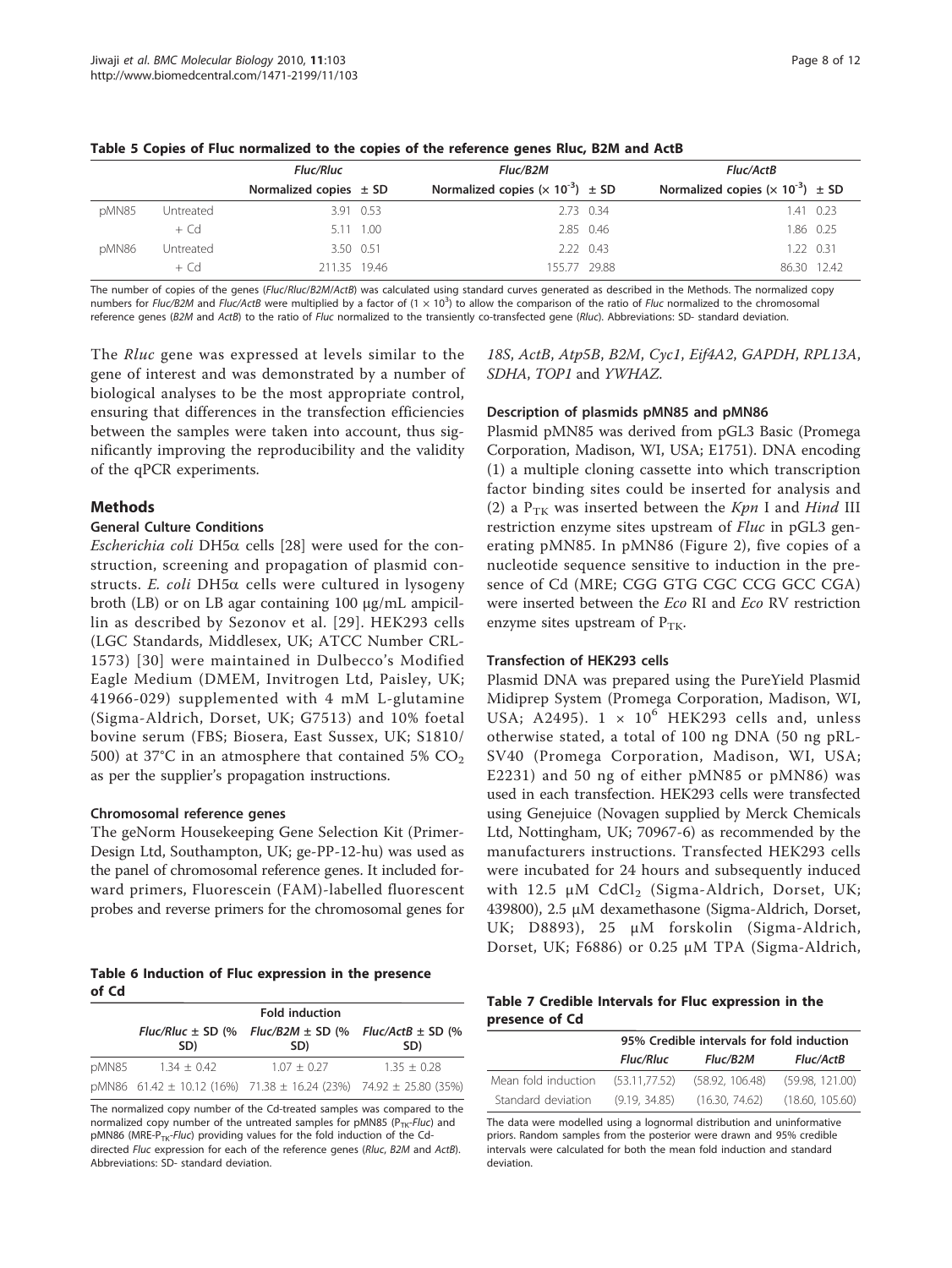Dorset, UK; P1585) for 4 hours. Each experiment contained  $n = 6$  biological replicates and experiments were repeated at least three times. Results between the experiments were comparable.

#### Reporter enzyme assays

The firefly and Renilla luciferase activities in 20 μL HEK293 cell lysate were quantified with the dual luciferase reporter assay system as per the manufacturer's instructions (Promega Corporation, Madison, WI, USA; E1910) in a Luminoskan Ascent (Thermo Fisher Scientific, Waltham, Ma, USA) luminometer. The firefly and Renilla luciferase enzyme activities were measured for each biological sample. The firefly luciferase enzyme activity was normalized to the Renilla luciferase enzyme activity. The Cd-treated samples were then normalized to untreated samples yielding values for the fold induction of the firefly luciferase enzyme activity directed by the MRE in the presence of Cd.

## RNA purification and cDNA synthesis

Total RNA was prepared from  $1 \times 10^6$  HEK293 cells using the miRNeasy mini kit (Qiagen Ltd, West Sussex, UK; 217004), mRNA was isolated from 4 μg of total RNA with 25 μL of the Dynabeads mRNA Purification Kit (Invitrogen Ltd, Paisley, UK; 610-06) and cDNA produced from the purified mRNA with 100 ng random hexamers (Invitrogen Ltd, Paisley, UK; 48190011) or 500 μg/mL oligo dT<sub>(12-18)</sub> primer (Invitrogen Ltd, Paisley, UK; 18418-012), 2.5 mM of each dNTP (Promega Corporation, Madison, WI, USA; U1240), 40 U RNaseOUT (Invitrogen Ltd, Paisley, UK; 10777-019), and 100 U Superscript II enzyme (Invitrogen Ltd, Paisley, UK; 18064014) in a final volume of 20 μL. The cDNA synthesis reaction was incubated at 25°C for 10 minutes, 42°C for 60 minutes and finally, at 70°C for 15 minutes.

## qPCR conditions

The cDNA (20  $\mu$ L) was diluted to 80  $\mu$ L with RNasefree H<sub>2</sub>0 and 4  $\mu$ L was used in each qPCR reaction. For qPCR analysis of the chromosomal reference genes, in addition to 4 μL of cDNA, 300 nM proprietary primer mixture (PrimerDesign Ltd, Southampton, UK; ge-PP-12-hu), which includes the forward primer, the FAMlabelled fluorescent probe and the reverse primer, and 1 × Lightcycler Probes Master (Roche Diagnostics Ltd, Burgess Hill, UK; 04887301001) was used. For the qPCR analysis of *Fluc*, *Rluc*, *B2M* and *ActB* gene expression, in addition to the cDNA, each reaction contained 2.4 μM forward primer, 2.4 μM reverse primer, 0.15 μM fluorescent probe and 1 × Lightcycler Probes Master. All primers were designed with Primer3Plus [http://www.](http://www.bioinformatics.nl/cgi-bin/primer3plus/primer3plus.cgi) [bioinformatics.nl/cgi-bin/primer3plus/primer3plus.cgi](http://www.bioinformatics.nl/cgi-bin/primer3plus/primer3plus.cgi), synthesized by Eurofins MWG (Ebersberg, Germany) and the nucleotide sequence of the primers used in each reaction are shown in Table [8](#page-9-0). The cDNA was analyzed in a Lightcycler 480 (Roche Diagnostics Ltd, Burgess Hill, UK) using the following amplification conditions: (1) denaturation at 95°C for 10 minutes, (2) 50 cycles of amplification at 95°C for 15 seconds then 60°C for 30 seconds after which the level of fluorescence in the sample was measured and finally, (3) cooling to 40°C for 30 seconds.

## Analysis of the qPCR data for the reference genes

Cq values obtained for HEK293 cells transiently transfected with pMN85/pMN86 and pRL-SV40 were grouped into 5 sets: (1) Untreated samples,  $(2) + Cd$ ,  $(3)$  + dexamethasone,  $(4)$  + forskolin and  $(5)$  + TPA. Each subset contained  $n = 6$  biological replicates. These sets of data were analyzed with three applications- geNorm<http://medgen.ugent.be/~jvdesomp/genorm/>, Normfinder [http://www.mdl.dk/publicationsnormfinder.](http://www.mdl.dk/publicationsnormfinder.htm) [htm](http://www.mdl.dk/publicationsnormfinder.htm) and BestKeeper [http://www.gene-quantification.](http://www.gene-quantification.com/bestkeeper.html#download) [com/bestkeeper.html#download](http://www.gene-quantification.com/bestkeeper.html#download) as described by the documentation for the software applications.

## Generation of standard curves for Fluc, Rluc, B2M and **ActB**

Linear dsDNA was used to generate standard curves for qPCR, after Hou et al. [[31\]](#page-10-0) highlighted the benefits of using linear DNA in preference to circular DNA. The Fluc, Rluc, B2M and ActB PCR products generated in the qPCR reactions above were cloned into the pGEM-T-Easy plasmid using the pGEM-T-Easy Vector System I (Promega Corporation, Madison, WI, USA; A1360). Ligations were transformed into Subcloning Efficiency™ DH5a™ Competent Cells (Invitrogen Ltd, Paisley, UK; 18265-017). Plasmid constructs were screened for the desired insert using the GoTaq® Flexi DNA Polymerase (Promega Corporation, Madison, WI, USA; M8291) in PCR reactions that contained 2 mM  $MgCl<sub>2</sub>$ , 25 ng DNA, 0.2 mM of each dNTP (Promega Corporation, Madison, WI, USA; U1240), 1 μM gene specific forward primer (Table [8\)](#page-9-0),  $1 \mu M$  gene specific reverse primer (Table [8](#page-9-0)) and 0.5 U GoTaq DNA polymerase in a final volume of 25 μL. The PCR conditions were: (1) 92°C for 2 minutes, 1 cycle; (2) 92°C for 30 seconds, 52°C for 30 seconds, 72°C for 1 minute, 30 cycles and (3) 72°C for 2 minutes, 1 cycle. The DNA in the PCR reactions was separated on a 1% Seakem LE Agarose gel (Lonza Biologics plc, Slough, Berkshire, UK; 50004) containing 0.01% Sybr Safe DNA gel stain (Invitrogen Ltd, Paisley, UK; S33102). Constructs that showed a positive PCR reaction were selected for validation by DNA sequencing.

The PCR fragment of interest (Fluc/Rluc/B2M/ActB) was amplified from the pGEM-T-Easy plasmid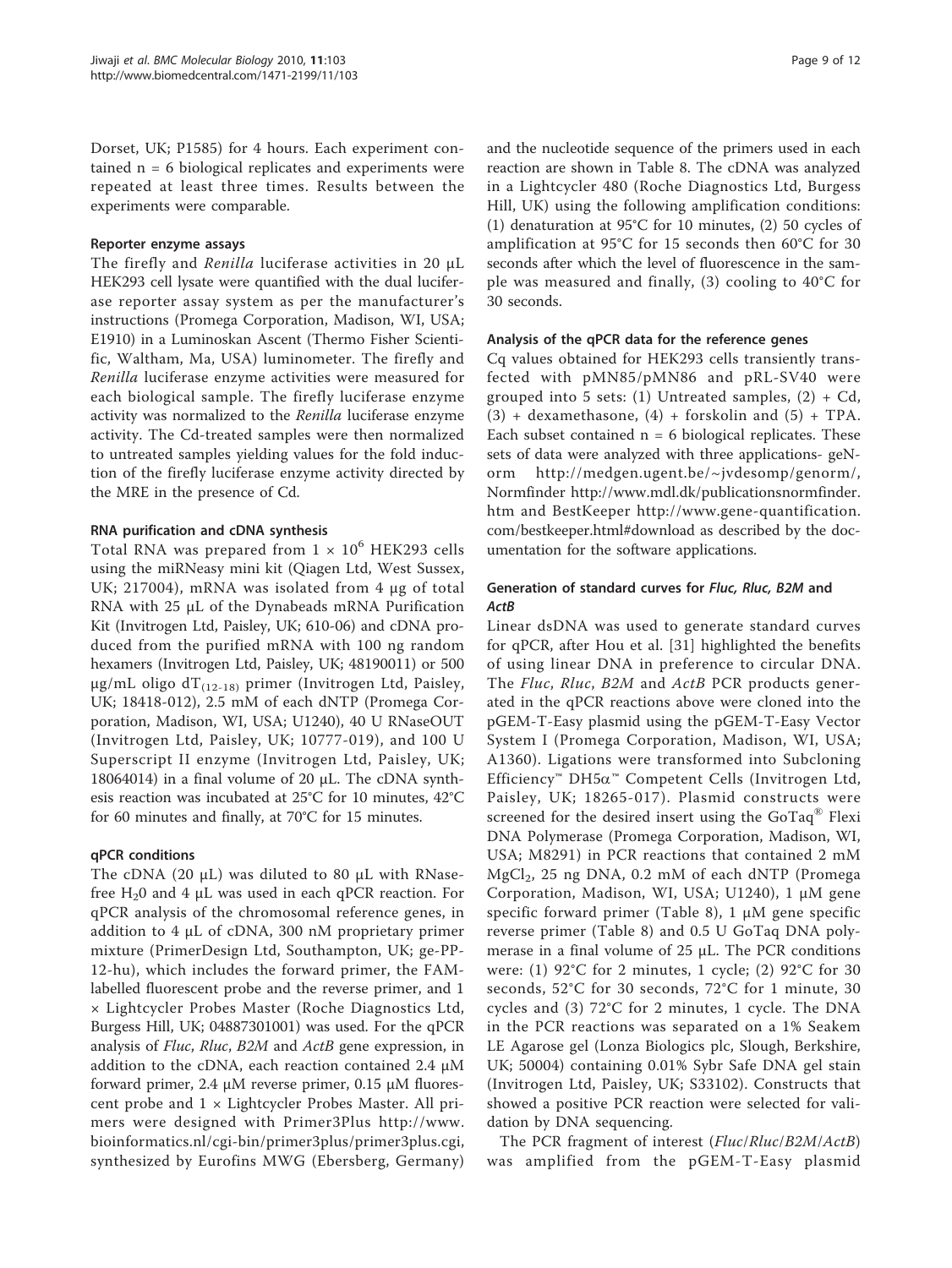| Transcript (amplicon length) | Primer  | Sequence (5' to 3')                        |
|------------------------------|---------|--------------------------------------------|
| Fluc (137 nts)               | prMJ296 | AGGTGGCTCCCGCTGAAT                         |
|                              | prMJ297 | FAM-CGGGAAGACCTGCGACACCTGCGT-BHO1          |
|                              | prMJ298 | CATCGTCTTTCCGTGCTCCA                       |
| Rluc (140 nts)               | prMJ274 | GCAGAAGTTGGTCGTGAGG                        |
|                              | prMJ272 | HEX-CTCACTATAGGCTAGCCACCATGACTTCGAAAG-BHO1 |
|                              | prMJ276 | <b>TCATCCGTTTCCTTTGTTCTG</b>               |
| B <sub>2</sub> M (125 nts)   | prMJ348 | <b>TCTCTGCTCCCCACCTCTAA</b>                |
|                              | prMJ349 | FAM-CCAGCCCTCCTAGAGCTACC-BHQ1              |
|                              | prMJ350 | <b>ATCTGAGCAGGTTGCTCCAC</b>                |
| $ActB$ (142 nts)             | prMJ351 | CTCGGCCACATTGTGAACTT                       |
|                              | prMJ352 | FAM-ATGCTCGCTCCAACCGAC-BHO1                |
|                              | prMJ353 | AACGGTGAAGGTGACAGCA                        |

<span id="page-9-0"></span>Table 8 Nucleotide sequences of the primers used in the qPCR reactions and the length of the amplicons generated

Abbreviations: BHQ1- Black Hole Quencher 1, FAM- Fluorescein, HEX- hexachlorofluorescein phosphoramidite.

construct encoding the DNA of interest using the reagents and reaction conditions shown for the qPCR reactions. The PCR products were purified from a 1% Seakem LE Agarose gel (Lonza Biologics plc, Slough, Berkshire, UK; 50004) containing 0.01% Sybr Safe DNA gel stain (Invitrogen Ltd, Paisley, UK; S33102) using the Zymoclean™ Gel DNA Recovery Kit (Zymo Research Corporation, Orange, CA, USA; D4007) and quantified on a Nanodrop spectrophotometer (Thermo Fisher Scientific, Waltham, Ma, USA). The DNA copy number was calculated based on the formulas reported by Whelan et al. [[32\]](#page-10-0).

Weight in Daltons  $(g/mol) = (bp \text{ size of ds product}) (330 \text{ Da} \times 2 \text{ nt/bp})$ Copy number = Weight in Daltons (g/mol)/Avogadro's number (6.022 $\times$ 10<sup>23</sup> 1/mol)

where bp- base pairs, ds- double stranded and ntnucleotides. With the DNA concentration and the copy number, an accurate number of molecules could be calculated. The DNA was diluted from  $1 \times 10^9$  copies/uL to 0 copies/uL in a 10-fold dilution series. qPCR reactions were conducted on the DNA dilutions using the same reagents and reaction conditions reported for the qPCR reactions above. A standard curve was generated by plotting the Cq value against the log of the copy number. The unknown samples were compared to the standard curve and the copy number of the unknown targets calculated.

## $E = 10^{(-1/\text{slope of the curve)}}$

where the optimal efficiency of the qPCR reaction was 2. Primer pairs that have qPCR efficiencies of between 1.6 and 2.4 are typically used [\[33\]](#page-11-0). The efficiency of the qPCR reactions and errors were calculated with the Lightcycler 480 qPCR software (Roche Diagnostics Ltd, Burgess Hill, UK) and are shown in Table 9.

## qPCR data analysis

Cq values obtained for HEK293 cells transiently transfected with pMN85/pMN86 and pRL-SV40 were grouped into 4 sets: (1) pMN85 - Untreated, (2) pMN85 - + Cd, (3) pMN86 - Untreated, (4) pMN86 - + Cd. The Cq values were converted to copy numbers using the Fluc, Rluc, B2M and ActB standard curves. The copy number of *Fluc* was normalized to the copy number of Rluc, B2M or ActB. The copy number of the normalized Cd-treated samples were then compared to the copy number of the normalized untreated samples for pMN85 and pMN86 yielding values for the fold induction of the Fluc directed by the MRE in the presence of Cd.

## Statistical analysis of qPCR data

The data were analysed using JAGS [\[34](#page-11-0)], a Gibbs sampler for hierarchical models and Coda [[35](#page-11-0)], a tool for examining Markov Chain Monte Carlo runs. The data were modelled using a log-normal distribution, with uninformative normal priors for the mean parameter and uninformative gamma priors for the precision. For each set of data, 10 independent runs were used, each with a burn in of 20000 iterations and 100000 samples taken. From these samples, 95% credible intervals were calculated for the posterior mean and standard deviation of the fold induction (Table [7](#page-7-0)).

Table 9 The efficiencies and errors of the qPCR standard curves as calculated by the Lightcycler 480 software (Roche Diagnostics Ltd, Burgess Hill, UK)

| <b>Efficiency</b> | Error |
|-------------------|-------|
| 1.878             | 0.001 |
| 1.878             | 0.001 |
| 2.027             | 0.053 |
| 1.994             | 0.002 |
|                   |       |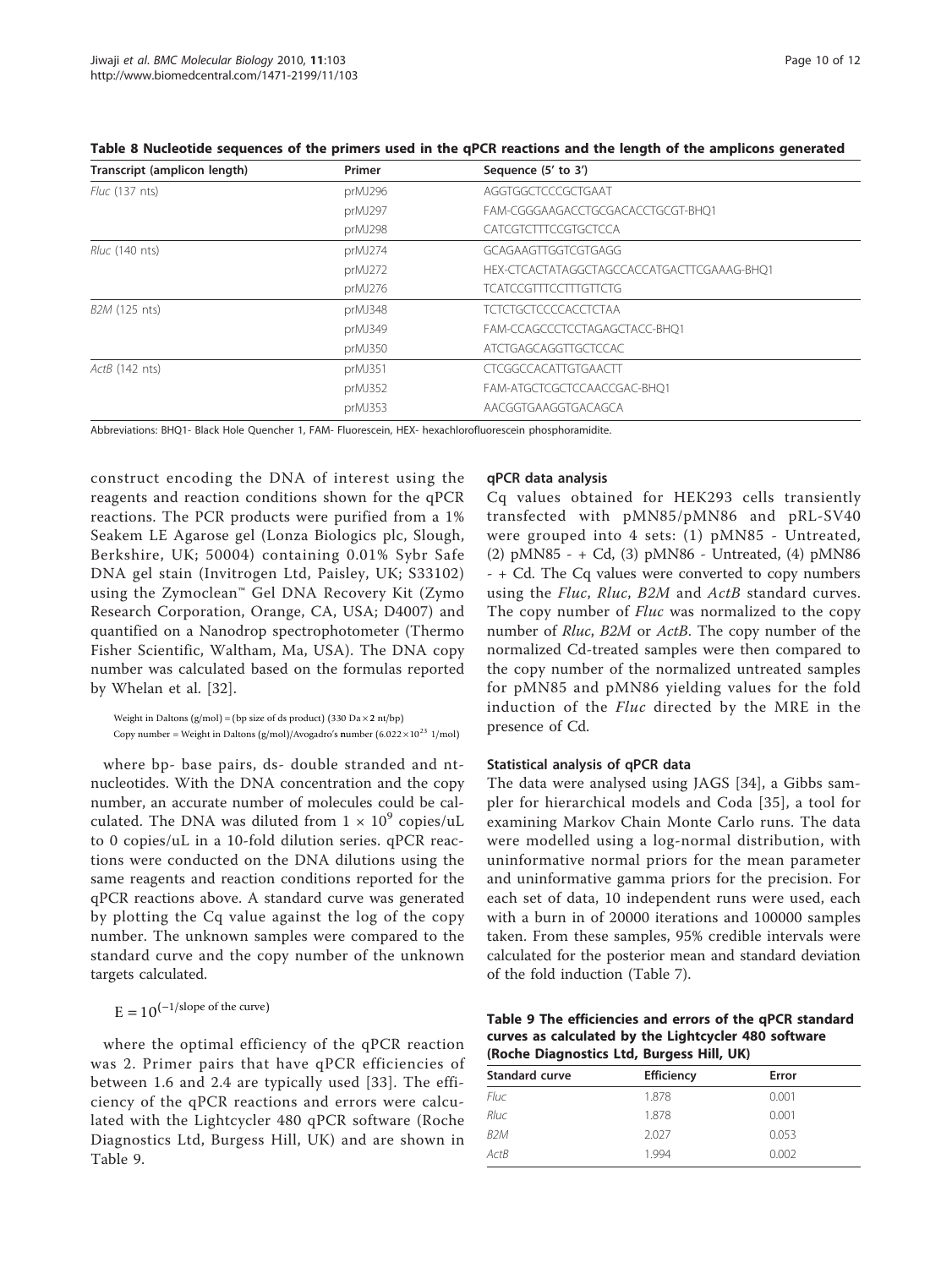#### <span id="page-10-0"></span>List of Abbreviations

18S: 18S rRNA gene; ActB: beta actin gene; Atp5B: ATP synthase gene; amp: β-lactamase gene conferring resistance to ampicillin; B2M: beta-2 microglobulin gene; BHQ1: Black Hole Quencher 1; bp: base pairs; Cd: Cadmium; CMV: cytomegalovirus; Cq: quantification cycle; Ct: threshold cycle; CV: coefficient of variance; DMEM: Dulbecco's Modified Eagle Medium; ds: double stranded; E: efficiency of the qPCR reaction; Eif4A2: eukaryotic translation initiation factor 4A, isoform 2 gene;FAM:Fluorescein;FBS:foetal bovine serum; Fluc: firefly luciferase gene; GAPDH: glyceraldehyde-3 phosphate dehydrogenase gene; HEK293: Human Embryonic Kidney 293; HEX: hexachlorofluorescein phosphoramidite; HMBS: hydroxymethylbilane synthase gene; HSV: herpes simplex virus; LB: lysogeny broth; M value: geNorm measure of expression stability; MRE: metal responsive element;nt: nucleotides; ori: origin of replication;p-value:probability; PCR: polymerase chain reaction;  $P_{TK}$ : thymidine kinase promoter; Qpcr: quantitative real-time polymerase chain reaction; r: BestKeeper coefficient of correlation; Rluc: Renilla luciferase gene; RPL13A: ribosomal protein L13a gene; SD: standard deviation; SDHA: succinate dehydrogenase complex, subunit A gene; SV40: simian virus 40; TK: thymidine kinase; TOP1: DNA topoisomerase I gene; TPA: phorbol-12-myristate 13-acetate; YWHAZ: tyrosine-3-monooxygenase/ tryptophan-5-monooxygenase activation protein (zeta polypeptide) gene.

#### Acknowledgements

We would like to thank Sarah Cumming for discussions during the preparation of this manuscript and the EPSRC for funding this study through a Basic Technology Grant (EP/E0327545/1).

#### Author details

<sup>1</sup>Institute of Molecular, Cell and Systems Biology, College of Medical, Veterinary and Life Sciences, University of Glasgow, Glasgow, G12 8QQ, UK. <sup>2</sup>Inference Group, School of Computing Science, University of Glasgow, Glasgow, G12 8QQ, UK. <sup>3</sup>Systems Biology Ireland and the Conway Institute, University College Dublin, Belfield, Dublin 4, Ireland.

#### Authors' contributions

MJ, KP, PM and JY conducted the experiments. RD conducted the statistical analyses on the experimental data. MJ, WK and ARP drafted the manuscript. WK and ARP designed the project and secured funding for the study. All authors read and approved the final text.

#### Received: 3 August 2010 Accepted: 31 December 2010 Published: 31 December 2010

#### References

- 1. Ginzinger DG: [Gene quantification using real-time quantitative PCR: an](http://www.ncbi.nlm.nih.gov/pubmed/12063017?dopt=Abstract) [emerging technology hits the mainstream.](http://www.ncbi.nlm.nih.gov/pubmed/12063017?dopt=Abstract) Experimental Hematology 2002, 30:503-512.
- 2. Higuchi R, Fockler C, Dollinger G, Watson R: [Kinetic PCR analysis: real-time](http://www.ncbi.nlm.nih.gov/pubmed/7764001?dopt=Abstract) [monitoring of DNA amplification reactions.](http://www.ncbi.nlm.nih.gov/pubmed/7764001?dopt=Abstract) Biotechnology 1993, 11:1026-1030.
- Heid CA, Stevens J, Lival KJ, Williams PM: [Real time quantitative PCR.](http://www.ncbi.nlm.nih.gov/pubmed/8908518?dopt=Abstract) Genome Research 1996, 6:986-994.
- 4. Nolan T, Hands RE, Bustin SA: [Quantification of mRNA using real-time RT-](http://www.ncbi.nlm.nih.gov/pubmed/17406449?dopt=Abstract)[PCR.](http://www.ncbi.nlm.nih.gov/pubmed/17406449?dopt=Abstract) Nature Protocols 2006, 1:1559-1582.
- 5. Bustin SA: [Quantification of mRNA using real-time reverse transcription](http://www.ncbi.nlm.nih.gov/pubmed/12200227?dopt=Abstract) [PCR \(RT-PCR\): trends and problems.](http://www.ncbi.nlm.nih.gov/pubmed/12200227?dopt=Abstract) Journal of Molecular Endocrinology 2002, 29:23-39.
- 6. Bustin SA: [Absolute quantification of mRNA using real-time reverse](http://www.ncbi.nlm.nih.gov/pubmed/11013345?dopt=Abstract) [transcription polymerase chain reaction.](http://www.ncbi.nlm.nih.gov/pubmed/11013345?dopt=Abstract) Journal of Molecular Endocrinology 2000, 25:169-193.
- 7. Aerts JL, Gonzalesm MI, Topalian SL: [Selection of appropriate reference](http://www.ncbi.nlm.nih.gov/pubmed/14740490?dopt=Abstract) [genes to assess expression of tumor antigens using real-time PCR.](http://www.ncbi.nlm.nih.gov/pubmed/14740490?dopt=Abstract) Biotechniques 2004, 36:84-91.
- 8. Dheda K, Huggett JF, Bustin SA, Johnson MA, Rook G, Zumla A: [Validation](http://www.ncbi.nlm.nih.gov/pubmed/15283208?dopt=Abstract) [of housekeeping genes for normalizing RNA expression in real-time PCR.](http://www.ncbi.nlm.nih.gov/pubmed/15283208?dopt=Abstract) Biotechniques 2004, 37:112-119.
- Radonic A, Thulke S, Mackay IM, Landt O, Siegert W, Nitsche A: [Guideline](http://www.ncbi.nlm.nih.gov/pubmed/14706621?dopt=Abstract) [to reference gene selection for quantitative real-time PCR.](http://www.ncbi.nlm.nih.gov/pubmed/14706621?dopt=Abstract) Biochemical and Biophysical Research Communications 2004, 313:856-862.
- 10. Dheda K, Huggett JF, Chang JS, Kim LU, Bustin SA, Johnson MA, Rook GAW, Zumla A: [The implications of using an inappropriate reference gene for](http://www.ncbi.nlm.nih.gov/pubmed/16054107?dopt=Abstract)

[real-time reverse transcription PCR data normalization.](http://www.ncbi.nlm.nih.gov/pubmed/16054107?dopt=Abstract) Analytical Biochemistry 2005, 344:141-143.

- 11. Huggett J, Dheda K, Bustin S, Zumla A: [Real-time RT-PCR normalization;](http://www.ncbi.nlm.nih.gov/pubmed/15815687?dopt=Abstract) [strategies and considerations.](http://www.ncbi.nlm.nih.gov/pubmed/15815687?dopt=Abstract) Genes and Immunity 2005, 6:279-284.
- 12. Suzuki T, Higgins PJ, Crawford DR: [Control selection for RNA quantitation.](http://www.ncbi.nlm.nih.gov/pubmed/10948434?dopt=Abstract) Biotechniques 2000, 29:332-337.
- 13. Vandesompele J, De Preter K, Pattyn F, Poppe B, Van Roy N, De Paepe A, Speleman F: Accurate normalization of real-time quantitative RT-PCR data by geometric averaging of multiple internal reference genes. Genome Biology 2002, 3(7):research0034.1-0034.11.
- 14. Pfaffl MW, Tichopad A, Prgomet C, Neuvians TP: [Determination of stable](http://www.ncbi.nlm.nih.gov/pubmed/15127793?dopt=Abstract) [housekeeping genes, differentially regulated target genes and sample](http://www.ncbi.nlm.nih.gov/pubmed/15127793?dopt=Abstract) [integrity: BestKeeper - Excel-based tool using pair-wise correlations.](http://www.ncbi.nlm.nih.gov/pubmed/15127793?dopt=Abstract) Biotechnology Letters 2004, 26:509-515.
- 15. Andersen CL, Jensen JL, Orntoft TF: [Normalization of real-time](http://www.ncbi.nlm.nih.gov/pubmed/15289330?dopt=Abstract) [quantitative reverse transcription PCR data: a model based variance](http://www.ncbi.nlm.nih.gov/pubmed/15289330?dopt=Abstract) [estimation approach to identify genes sioted for normalization, applied](http://www.ncbi.nlm.nih.gov/pubmed/15289330?dopt=Abstract) [to bladder and colon cancer data sets.](http://www.ncbi.nlm.nih.gov/pubmed/15289330?dopt=Abstract) Cancer Research 2004, 64:5245-5250.
- 16. pRL Renilla Luciferase Reporter Vectors. Technical Bulletin No. TB550 Promega Corporation, Madison WI USA 2008.
- 17. Bruening W, Giasson B, Mushynski W, Durham HD: [Activation of stress](http://www.ncbi.nlm.nih.gov/pubmed/9421504?dopt=Abstract)[activated MAP protein kinases up-regulates expression of transgenes](http://www.ncbi.nlm.nih.gov/pubmed/9421504?dopt=Abstract) [driven by the cytomegalovirus immediate/early promoter.](http://www.ncbi.nlm.nih.gov/pubmed/9421504?dopt=Abstract) Nucleic Acids Research 1998, 26:486-489.
- 18. Svensson RU, Barnes JM, Rokhlin OW, Cohen MB, Henry MD: [Chemotherapeutic Agents Up-regulate the Cytomegalovirus Promoter:](http://www.ncbi.nlm.nih.gov/pubmed/17974988?dopt=Abstract) [Implications for Bioluminescence Imaging of Tumor Response to](http://www.ncbi.nlm.nih.gov/pubmed/17974988?dopt=Abstract) [Therapy.](http://www.ncbi.nlm.nih.gov/pubmed/17974988?dopt=Abstract) Cancer Res 2007, 67:10445-10454.
- 19. Thavathiru E, Das GM: [Activation of pRL-TK by 12S E1A oncoprotein:](http://www.ncbi.nlm.nih.gov/pubmed/11570496?dopt=Abstract) [drawbacks of using an internal reference reporter in transcription](http://www.ncbi.nlm.nih.gov/pubmed/11570496?dopt=Abstract) [assays.](http://www.ncbi.nlm.nih.gov/pubmed/11570496?dopt=Abstract) Biotechniques 2001, 31:528-532.
- 20. Matuszyk J, Ziolo E, Cebrat M, Kockel J, Strzadala L: [Nurr1 affects pRL-TK](http://www.ncbi.nlm.nih.gov/pubmed/12074581?dopt=Abstract) [but not phRG-B internal control plasmid in genetic reporter system.](http://www.ncbi.nlm.nih.gov/pubmed/12074581?dopt=Abstract) Biochemical and Biophysical Research Communications 2002, 294:1036-1039.
- 21. Ho CKM, Strauss JF III: [Activation of the control reporter plasmids pRL-TK](http://www.ncbi.nlm.nih.gov/pubmed/15119957?dopt=Abstract) [and pRL-SV40 by multiple GATA transcription factors can lead to aberrant](http://www.ncbi.nlm.nih.gov/pubmed/15119957?dopt=Abstract) [normalization of transfection efficiency.](http://www.ncbi.nlm.nih.gov/pubmed/15119957?dopt=Abstract) BMC Biotechnology 2004, 4:10-14.
- 22. Yin W, Xiang P, Li Q: [Investigations of the effectof DNA size in transient](http://www.ncbi.nlm.nih.gov/pubmed/16213455?dopt=Abstract) [transfection assay using dual luciferase system.](http://www.ncbi.nlm.nih.gov/pubmed/16213455?dopt=Abstract) Analytical Biochemistry 2005, 346:289-294.
- 23. Livak KJ, Schmittgen TD: [Analysis of relative gene expression data using](http://www.ncbi.nlm.nih.gov/pubmed/11846609?dopt=Abstract) [real-time](http://www.ncbi.nlm.nih.gov/pubmed/11846609?dopt=Abstract) [quantitative](http://www.ncbi.nlm.nih.gov/pubmed/11846609?dopt=Abstract) [PCR](http://www.ncbi.nlm.nih.gov/pubmed/11846609?dopt=Abstract) [and](http://www.ncbi.nlm.nih.gov/pubmed/11846609?dopt=Abstract) [the](http://www.ncbi.nlm.nih.gov/pubmed/11846609?dopt=Abstract) [2](http://www.ncbi.nlm.nih.gov/pubmed/11846609?dopt=Abstract)-ΔΔCt [method.](http://www.ncbi.nlm.nih.gov/pubmed/11846609?dopt=Abstract) Methods 2001, 25:402-408.
- 24. Perez R, Tupac-Yupanqui I, Dunner S: [Evaluation of suitable reference](http://www.ncbi.nlm.nih.gov/pubmed/18786244?dopt=Abstract) [genes for gene expression studies in bovine muscular tissue.](http://www.ncbi.nlm.nih.gov/pubmed/18786244?dopt=Abstract) BMC Molecular Biology 2008, 9:79.
- 25. Valente V, Teixeira SA, Neder L, Okamoto OK, Oba-Shinjo SM, Marie SKN, Scrideli CA, Paco-Larson ML, Carlotti CG Jr: [Selection of suitable](http://www.ncbi.nlm.nih.gov/pubmed/19257903?dopt=Abstract) [housekeeping genes for expression analysis in glioblastoma using](http://www.ncbi.nlm.nih.gov/pubmed/19257903?dopt=Abstract) [quantitative RT-PCR.](http://www.ncbi.nlm.nih.gov/pubmed/19257903?dopt=Abstract) BMC Molecular Biology 2009, 10:17.
- 26. Lallemant B, Evrard A, Combescure C, Chapuis H, Chambon G, Raynal C, Reynaud C, Sabra O, Joubert D, Hollande F, Lallemant JG, Lumbroso S, Brouillet JP: [Reference gene selection for head and neck squamous cell](http://www.ncbi.nlm.nih.gov/pubmed/19650912?dopt=Abstract) [carcinoma gene expression studies.](http://www.ncbi.nlm.nih.gov/pubmed/19650912?dopt=Abstract) BMC Molecular Biology 2009, 10:78.
- 27. Frost P, Nilsen F: Validation of reference genes for transcription profiling in the salmon louse Lepeophtheirus salmonis by quantitative real-time PCR. Vet Parasitology 2003, 118:169-174.
- 28. Hanahan D: [Studies on transformation of](http://www.ncbi.nlm.nih.gov/pubmed/6345791?dopt=Abstract) Escherichia coli with plasmids. Journal of Molecular Biology 1983, 166:557-580.
- 29. Sezonov G, Joseleau-Petit D, D'Ari R: Escherichia coli [physiology in Luria-](http://www.ncbi.nlm.nih.gov/pubmed/17905994?dopt=Abstract)[Bertani broth.](http://www.ncbi.nlm.nih.gov/pubmed/17905994?dopt=Abstract) Journal of Bacteriology 2007, 189:8746-8749.
- 30. Graham FL, Smiley J, Russell WC, Nairn R: [Characteristics of a human cell](http://www.ncbi.nlm.nih.gov/pubmed/886304?dopt=Abstract) [line transformed by DNA from human adenovirus Type 5.](http://www.ncbi.nlm.nih.gov/pubmed/886304?dopt=Abstract) Journal of General Virology 1977, 36:59-72.
- 31. Hou Y, Zhang H, Miranda L, Lin S: [Serious overestimation in quantitative](http://www.ncbi.nlm.nih.gov/pubmed/20221433?dopt=Abstract) [PCR by circular \(supercoiled\) plasmid standard: microalgal](http://www.ncbi.nlm.nih.gov/pubmed/20221433?dopt=Abstract) pcna as the [model gene.](http://www.ncbi.nlm.nih.gov/pubmed/20221433?dopt=Abstract) PLoS ONE 2010, 5:e9545.
- 32. Whelan JA, Russell NB, Whelan MA: [A method for using absolute](http://www.ncbi.nlm.nih.gov/pubmed/12957413?dopt=Abstract) [quantification of cDNA using real-time PCR.](http://www.ncbi.nlm.nih.gov/pubmed/12957413?dopt=Abstract) Journal of Immunological Methods 2003, 278:261-269.